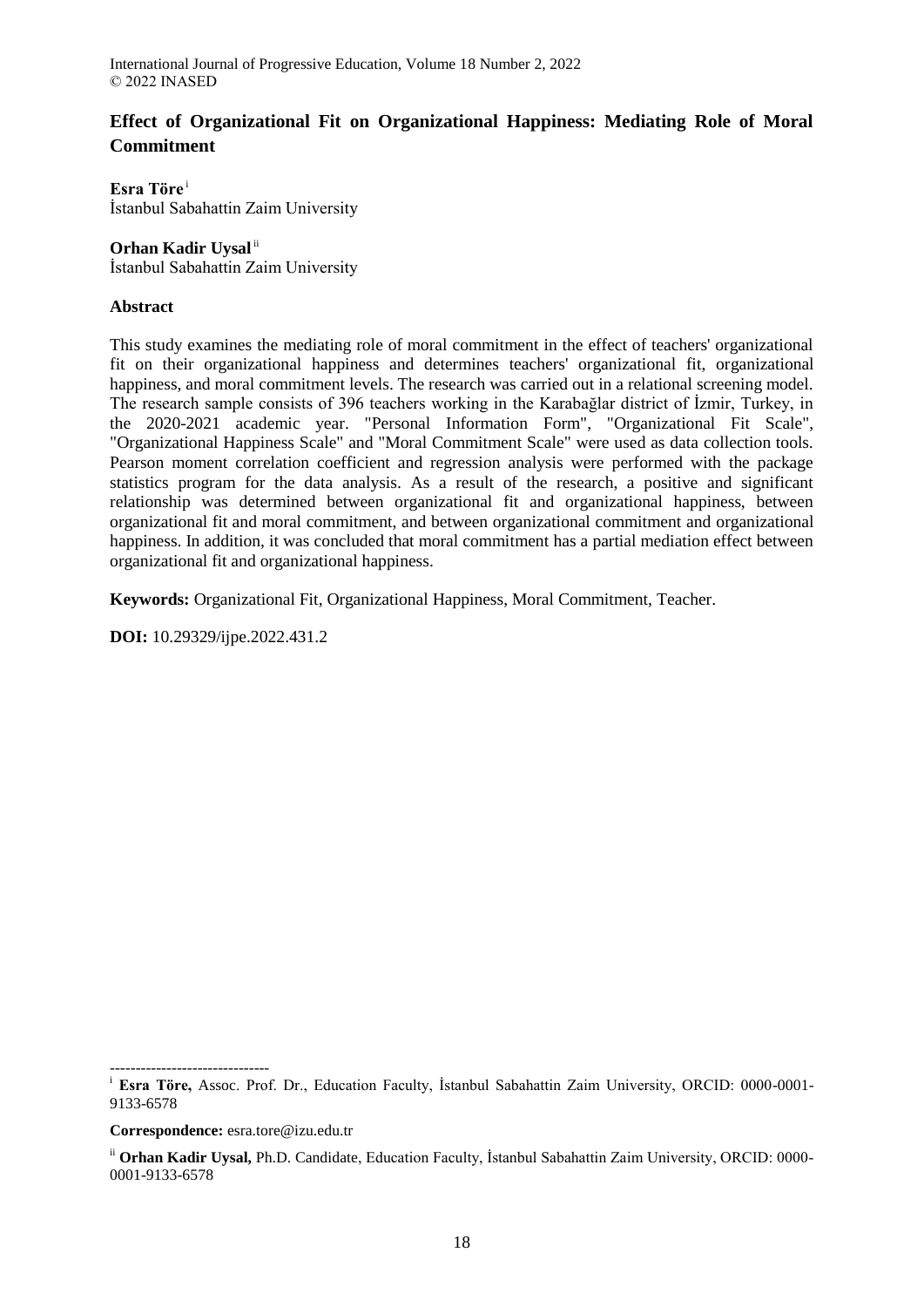## **INTRODUCTION**

The motivation factor of teachers is an essential variable to create effective schools today, where the importance of effectiveness has increased so much (Özgenel & Mert, 2019). Teachers' willingness to reach the determined goals is an indicator of motivation (Robbins & Judge, 2019). The importance of motivation sources has been the subject of many scientific fields from past to present. Some of the important sources of motivation in schools are fit and happiness. Subjects such as organizational fit (Şerefhanoğlu, 2014; Yılmaz & Akgün, 2019), commitment (Kök, 2006) and happiness (Uyaroğlu, 2019; Korkut, 2019) are of great importance in the behaviors of willingness.

Yılmaz and Akgün (2019) found in their research on primary school teachers that the level of organizational fit is high, and as organizational fit increases, the feeling of exclusion decreases. They also suggested that organizational behaviors expected to be high, such as motivation and job satisfaction, should be examined. In addition, employees who cannot adapt to businesses have high costs (Bauer, Morrison & Callister, 1998). When considered in educational administration and schools, in individuals who cannot adapt; Negative, undesirable emotions such as inefficiency, low job satisfaction, low commitment, exclusion, silence, intention to leave the job, and unhappiness may occur (İpek, 2012).

According to some variables, Korkut (2019) examined the happiness levels of teachers and found that married teachers and teachers who worked for 21 years or were happier than others, and organizational happiness and cynical behaviors were negatively correlated. Kim et al. (2019) found that positive organizational behaviors were positively related to psychological capital, job satisfaction, and well-being.

It is seen in some studies that teachers who are a part of the Turkish Education System are generally unhappy. For example; It was observed that the teachers were unhappy in the studies they carried out by the Turkish Education Union in 2011 and by the Education and Science Employees Union in 2014 (Egitim-İş, 2014; Türk Eğitim-Sen, 2011). In some studies (Uzun & Kesicioğlu, 2019; Bayraktar & Girgin, 2020; Bulut & Demirhan, 2020; Özocak & Yılmaz, 2020; Özgenel & Bozkurt, 2020) teachers' happiness levels were found to be high. It is thought that it is worth investigating whether being a member of a union, which is a natural and legal right of teachers, or whether different unions will make a difference between their happiness levels.

#### **Organizational Fit**

Today, adaptation to rapidly changing environmental conditions is essential, and teachers' inability to adapt can have negative consequences (Töre, 2017). According to the Turkish Language Institute (2020), Fit means "conformity, fit and adaptation to a social environment and a situation, adaptation, integration between the parts of a whole". In the literature, Organizational Fit (OF); is defined as the similarity, fit and fit between the culture and value phenomena of the person and the culture and value phenomena of the organization (Turunç & Çelik, 2012). Stress is an inevitable situation in business life, which is struggling with many different variables. Mackey et al. (2017) found that OF reduced stress and suggested increased organizational fit. The subject of fit is different as person-organization fit (Çalık, 2003; Turunç & Çelik, 2012; Yücel & Çetinkaya, 2016; Koçak, 2018), socialization (Koçak, 2003; Çerik & Bozkurt, 2010; İplik, İplik & Efeoğlu, 2012) aspects have been studied. The perspective of organizational behavior, OF, is expressed as the relationship between the employees' personal values in the organization, the values of the organization, and the organizational culture (Yahyagil, 2005). Individuals need to be fit to get rid of their destructive behaviors and be more productive (Vajjhala & Strang, 2017). Human resources are an essential element in the efficiency and effectiveness of organizations. Organizational fit is an essential issue for individuals to fulfill this mission (Ergün & Taşgit, 2010).

According to Kristof (1996), there are four ways an individual can adapt to the organization. The first is to focus on the similarities of these characteristics by determining the organization's values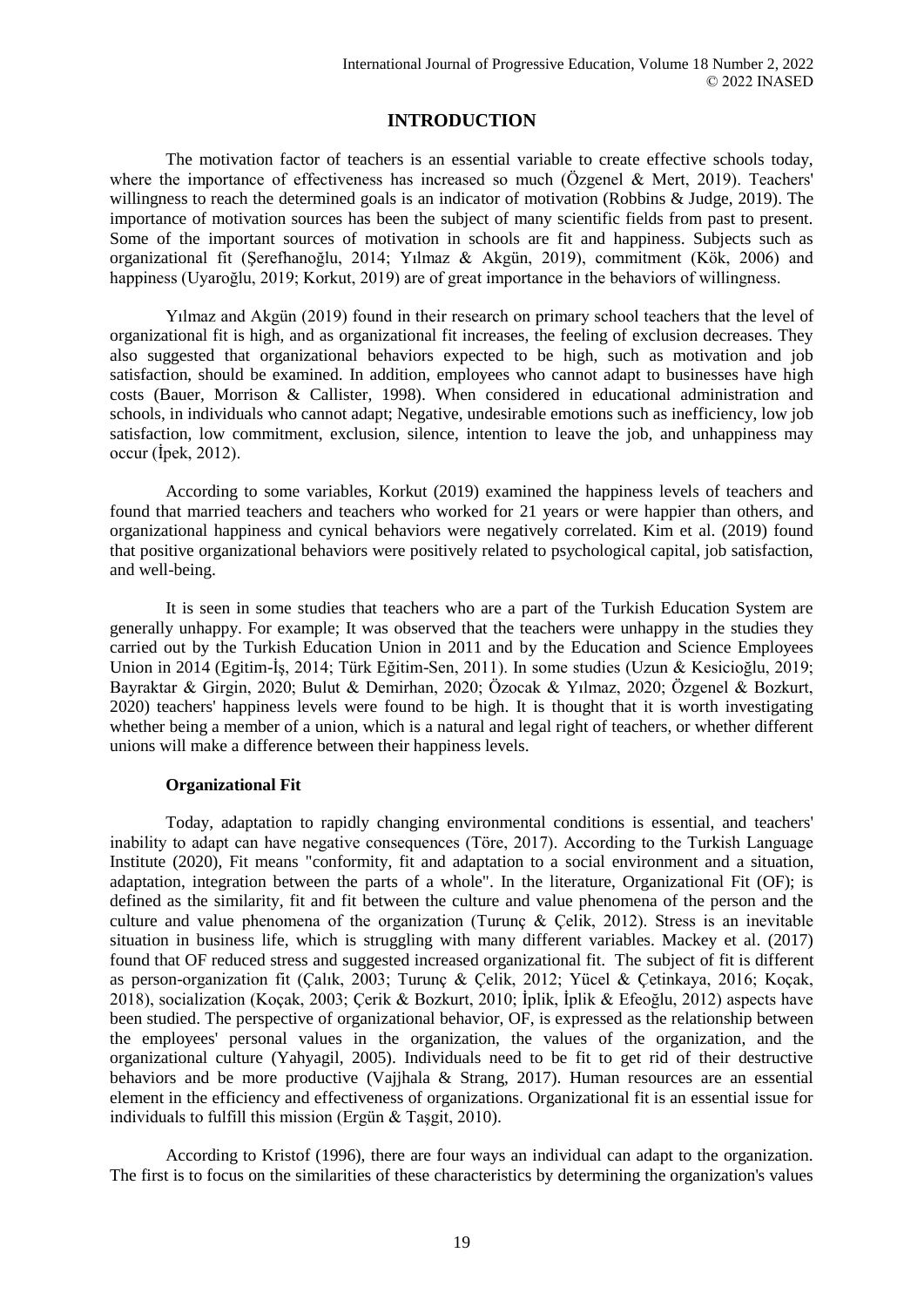and the individuals. The second is to achieve alignment between the goals of managers and subordinates. Third, this way, which is complementary to the first two articles, ensures that individuals' personal needs or preferences are compatible with the structure and system of the organization. Fourth, it is to ensure a fit between the personality of individuals and the organizational climate (Turunc & Celik, 2012). A person who is born equipped with high adaptability skills may encounter various negative situations in business life. Managers are expected to ensure that they adapt in line with the organization's interests by making use of people's ability to adapt (Başaran, 2004). In the positive school climate research conducted in the USA, in schools with a positive school climate, concepts such as student success, behavioral disorders, job satisfaction, adjustment, happiness, burnout, and stress are at desired levels (Anderson, 1982).

#### **Organizational Happiness**

From the ancient Greeks and Buddhists to today's modern philosophers, many people have tried to explain happiness in their way (Sachita, Ruchi, 2015). According to TDK (2020), happiness is defined as "the state of being proud of achieving all aspirations completely and continuously". Happiness, one of the leading research areas of psychology, is generally defined as "subjective wellbeing". It has been observed that the concept of "organizational happiness" (OH) used in the research is used in different ways in different researchers. For example, Fisher, Nazlı, and Abraham used "Happiness at Work", Pryce-Jones "Workplace Happiness", Bulut "Organizational Happiness". It has been seen that these concepts contain the same phenomenon as content (Uyaroğlu, 2019). According to some, there is no such thing as organizational happiness, happiness is a personality trait, and they view that institutions do not have personalities (Harris, 2018).

Organizational happiness, one of the important subjects of positive psychology, is high because; it is positively related to desired phenomena such as compliance, job satisfaction, and performance (Seligman & Csikszentmihalyi, 2014). Happiness is an essential condition for a person to lead a positive and healthy life. Although it does not have a common definition, it is a common feeling for people (Arslan, 2018). Happiness is not a static phenomenon and is the result of a process. While those in the organization can be happy at once, they can be unhappy simultaneously. Different results may occur when people's happiness levels are measured at different times or after different events. Therefore, paying attention to the daily events of the employees at work and dealing with what they think and feel about the work is a more effective strategy for a happy organization (Simmons, 2014).

Tosten, Avcı, and Şahin (2017) found teachers' OH and organizational adjustment levels to be high, and they found a highly positive relationship between OH and OF. Özgenel and Bozkurt (2020) found that teachers' happiness levels were high in their research, examining the relationship between teachers' political skills and happiness. While there was no significant difference in the perceived happiness levels of the teachers according to their gender and seniority, in the school level variable; higher than primary schools, secondary schools, and high schools, according to the variable of educational status; found that undergraduates have a higher level of happiness than graduate graduates.

To become efficient and effective, teachers need motivation, and happiness has an important place as a source of motivation (Özocak, Yılmaz, 2019). Teachers who are happy at school create a more positive working environment and do more productive and productive work (Robertson & Cooper, 2011; Özocak & Yılmaz, 2019; Zelenski, Murphy, & Jenkins, 2008; Wright, 2006; Çetin & Polat, 2019).

*Positive emotions:* According to Warr (2007), it is defined as the emotions (joy, pleasure, pride, etc.) that give pleasure, satisfaction, and excitement (Arslan & Polat, 2017). Positive emotions; experiencing joy, pleasure, contentment, and contentment; joyful, joyful, contented, happy, peaceful, contented, full of life, proud and loving (Frey & Stutzer, 2001; cited in Arslan & Polat, 2017). Maslow (1954) stated that instead of working on negative emotions, it is necessary to work on positive emotions such as happiness, satisfaction, and peace, which are studied in insufficient numbers, and brought the concept of "positive psychology" to the literature (Güngör, 2017).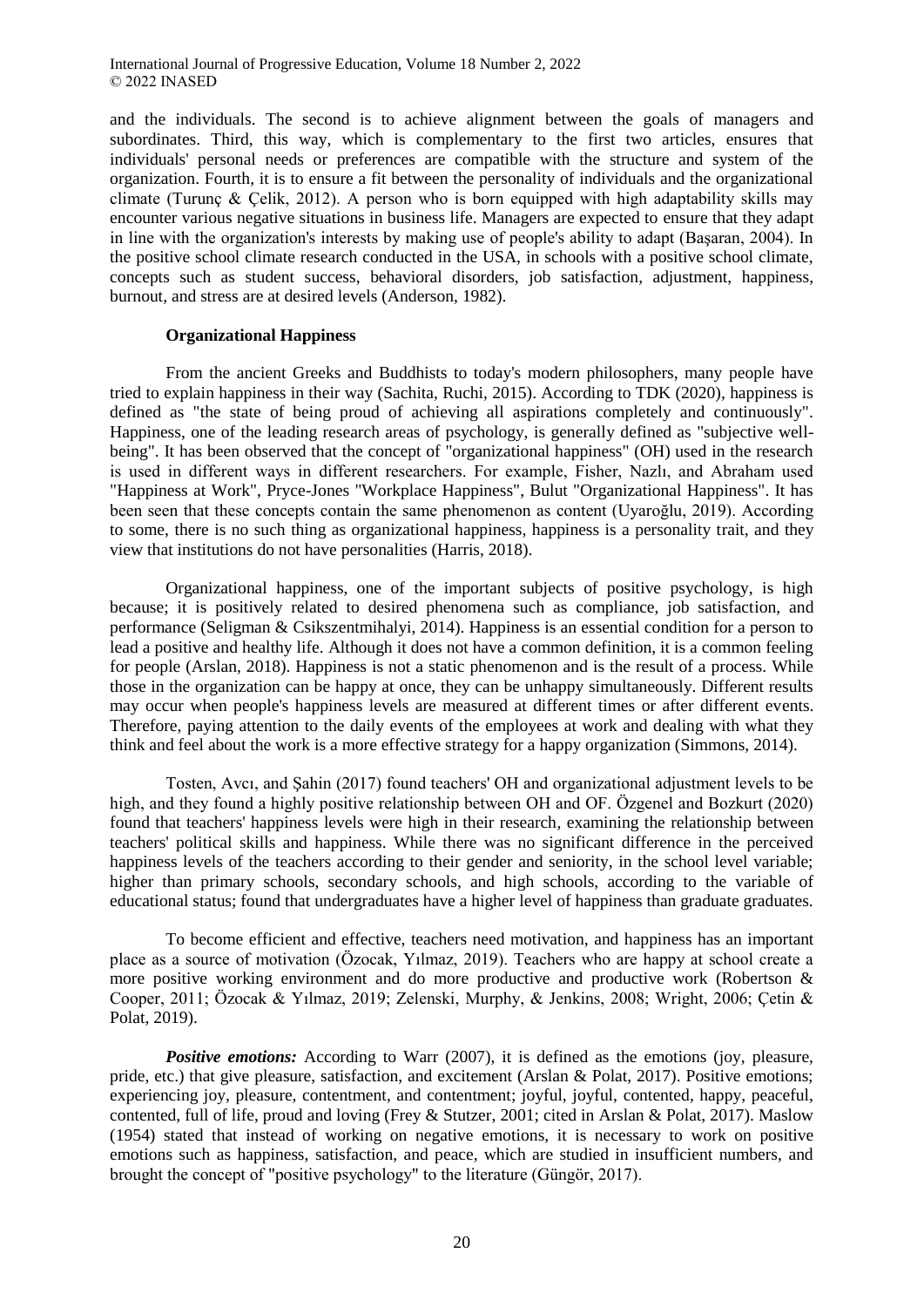*Negative emotions:* They are called emotions that reveal emotions such as stress, sadness, fear, grief, unhappiness (Özer, Tezer, 2008). Negative emotions; being sad, anxious, restless, hopeless, and stressed; shame, worry, anger, and feeling useless (Frey & Stutzer, 2001: cited in Arslan & Polat, 2017). Negative emotions can cause the person to be adversely affected psychologically and biologically, resulting in deterioration of health (Uysal, 2018).

*Realization of the potential*: Realization of the potential that describes the cognitive side of the person; It includes situations such as the individual discovering himself and his abilities, discovering and realizing his potential, and improving his competencies (Warr, 2007; cited in Arslan, Polat, 2017). According to Maslow (1943), self-actualization, which is at the top of the hierarchy of needs, is associated with potential realization. In this context, Maslow (1943), in the process that starts with self-knowledge, the individual reveals all his potential, provides all his development, and reaches satisfaction (Tekke, 2019).

### **Moral Commitment**

Although there are many definitions of moral commitment, Porter et al. (1974); is defined as the employees' internalization of the goals and values of the organization, taking action for the organization, and the willingness to continue their existence in the organization (as cited in Kurşunoğlu, Bakay, & Tanrıöğen, 2010). According to Etzioni (1975), the type of commitment shown to avoid behaviors such as punishment in a negative organizational climate is " alienative commitment", the type of commitment that changes according to the reward in return for the action is "calculative commitment ",the type of commitement that an individual shows for the value he gives to his organization is expressed as "moral commitment" (Balay, 2014).

It is seen that individuals who establish emotional bonds with their organization are more harmonious (Sökmen & Bıyık, 2016) and happier (Sancak, 2019) than others. A high moral (emotional) commitment of employees in an organization is an indicator of positive behaviors such as performance (Waeyenberg, Peccei & Decramer, 2020), success motivation (Siburian, 2013), happiness (Dehaghi, 2012), harmony (Polatcı & Cindioğlu, 2013). Sezgin, 2005). In this study, since individuals who experience more positive emotions are happier (Fisher, 2010), the moral commitment subdimension of organizational commitment was examined.

## **Organizational Fit and Organizational Happiness**

Demirer (2019) found a positive and significant relationship between person-organization fit, performance, and happiness. He also found that happiness has a partial mediation effect between person-organization fit and performance. A study conducted by Tosten et al. (2018) found a positive relationship between OF and OH. In addition, it was found that OH explained 55% of OA. Humans try to adapt to environmental stimuli biologically and psychologically from the moment they are born. When it cannot adapt, many different results emerge (Bowlby, 2014). In order to achieve the goal of being happy, one must be happy in his everyday life and business life.. In this research, the assumption of happiness is accepted as the harmony of humans. According to Piaget, the individual who is programmed to adapt makes decisions for this act throughout his life (Wadsworth, 2015). Individuals who work in a work environment compatible with this assumption are happier (Basaran, 2004; Sachita & Ruchi, 2015; Turunç, Çelik, 2012; Yahyagil, 2005).

According to the literature discussed above;

Hypothesis 1: Organizational fit positively affects organizational happiness.

## **Organizational Fit and Moral Commitment**

Öcal (2013) found that organizational commitment is positively related to person-organization fit and its emotional dimension plays a mediating role on performance. Sökmen and Bıyık (2016)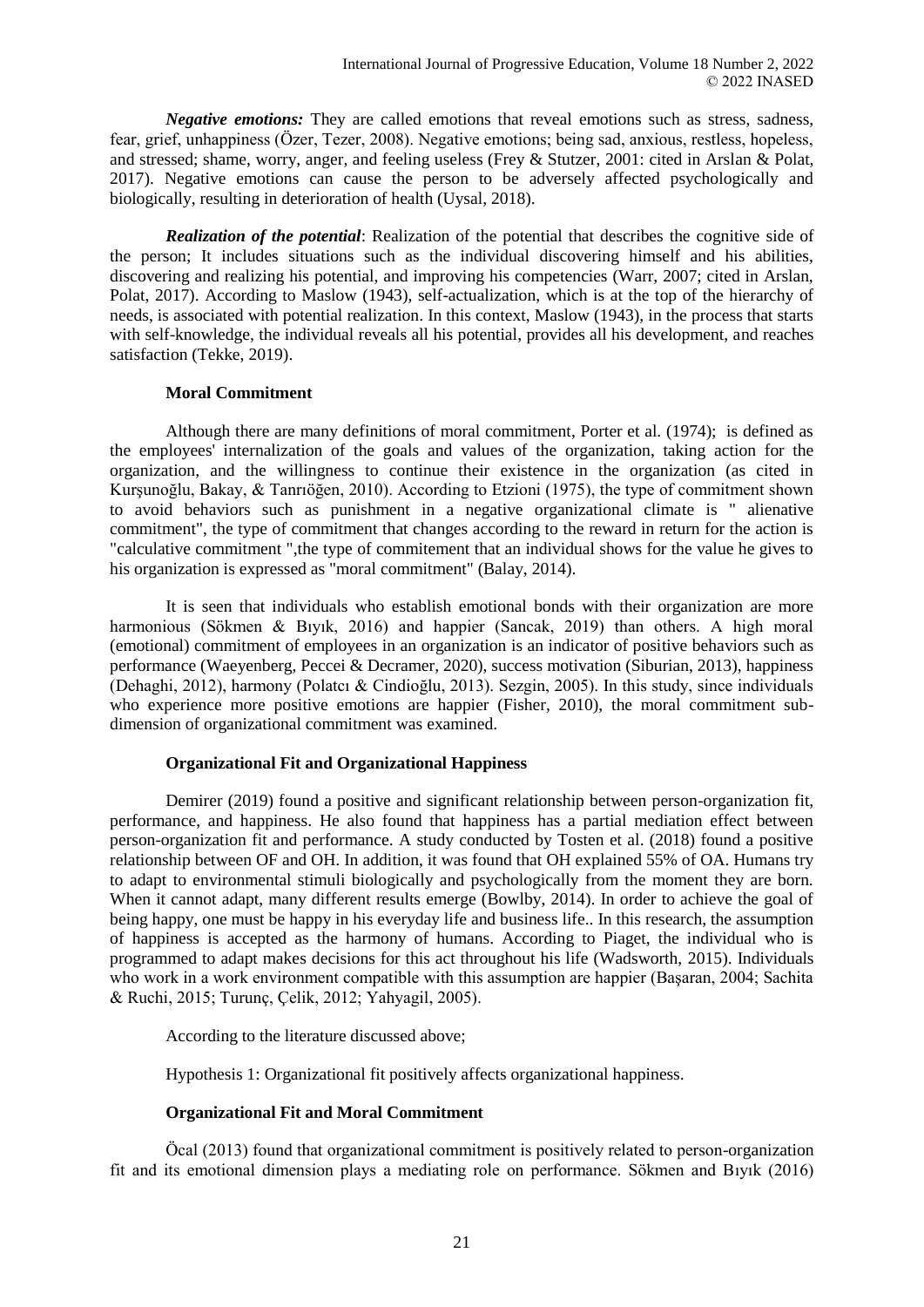concluded that organizational commitment is positively related to fit and identification. Köksal (2017) concluded that there is a positive relationship between person-organization fit and organizational commitment. That person-organization fit has a full mediation effect between organizational commitment and organizational justice. Silverthorne (2004) found that person-organization fit plays an essential role in organizational commitment and job satisfaction.

According to the literature discussed above;

Hypothesis 2: Organizational fit positively affects organizational commitment.

#### **Moral Commitment and Organizational Happiness**

Mehdal & Iranpour (2014) found that workplace happiness and moral commitment are positively related. Bagheri, Jajarmizadeh & Banafi (2017) found a positive relationship between the organizational happiness of university staff and their moral commitment, and that organizational happiness has a mediating effect between organizational spirituality and moral commitment. İncekara (2020) found that positive emotions are positively related to all sub-dimensions of organizational commitment. Uzun and Kesicioğlu (2019) concluded that teachers' organizational happiness and moral commitment are positively related.

According to the literature discussed above;

Hypothesis 3: Moral commitment positively affects organizational happiness.

Hypothesis 4: Moral commitment mediates the effect of organizational fit on organizational happiness.

Fit in foreign and domestic sources in the literature review; person-organization fit (Yılmaz & Akgün, 2019; Taşdan, 2010), organizational socialization (Çalık, 2003; Kowtha, 2018) and organizational fit (Şerefhanoğlu, 2019; Mackey) & Perrewe, 2017; Netemeyer, Boles, Mac Kee & Mac Murrian, 1997). There are not many organizational fit studies in Turkey. Very few compliance studies have been conducted in the education sector. From the perspective of organizational happiness, it has been seen that many happiness studies have been carried out from the past to the present. In addition, it is expected that revealing its relations with moral commitment and its mediation effect will contribute to the field. Increasing positive emotions in the educational environment will increase effectiveness and automatically reduce various negative emotions (Güngör, 2017).

In this context, the research examines the mediating role of teachers' organizational fit and moral commitment on their organizational happiness. In addition, organizational fit, organizational happiness, and moral commitment levels were also examined.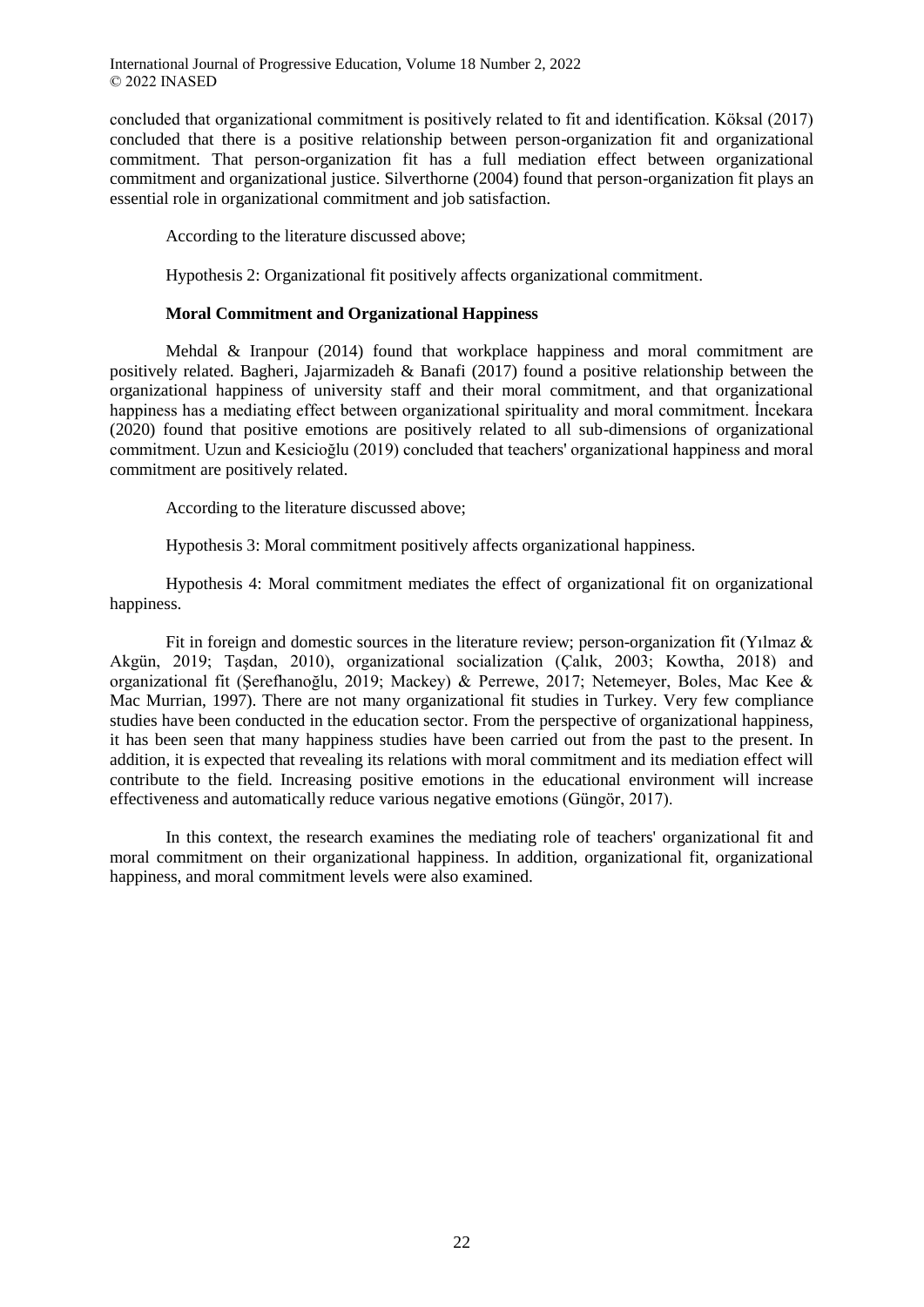

### **Figure 1. Conceptual (Hypotesised) Model**

## **METHOD**

This research was carried out in the general survey model, one of the survey model types. General screening models are screening arrangements made on the whole population or a sample taken from it to make a general judgment about a universe consisting of many elements (Karasar, 1995). This research aims to examine the effect of teachers' organizational fit on organizational happiness and examine the mediating role of moral commitment.

#### **Participants**

The percentages of the variables belonging to 396 people who participated in the study are given in Table 1.

| Variable               | Variable Value           | Percentage (%) |  |  |
|------------------------|--------------------------|----------------|--|--|
| Gender                 | Female                   | 56,8           |  |  |
|                        | Male                     | 43,2           |  |  |
| Age                    | 22-33 years old          | 11,1           |  |  |
|                        | 34-45 years old          | 48,2           |  |  |
|                        | 46-57 years old          | 37,9           |  |  |
|                        | 58 and above             | 2,8            |  |  |
| <b>Education</b> level | Bachelor                 | 86,4           |  |  |
|                        | Master and PhD           | 13,6           |  |  |
| School type            | Primary school teacher   | 46,0           |  |  |
|                        | Secondary school teacher | 37,4           |  |  |
|                        | High school manager      | 16,7           |  |  |
| Marital status         | Married                  | 84,3           |  |  |
|                        | Single                   | 15,7           |  |  |
| Economic status        | Lower                    | 13,4           |  |  |
|                        | Middle                   | 85,1           |  |  |
|                        | Top                      | 1,5            |  |  |

**Table 1 Teachers' Personal Variables**

As seen in Table 1, the sample group; 56.8% female, 43.2% male; 11.1% were 22-33 years old, 48.2% were 34-45 years old, 37.9% were 46-57 years old, 2.8% were 58, and over; 86.4% work at bachelor, 13.6% at master and Ph.D., 46% at primary school, 37.4% at secondary school, and 16.7% at high school level; 84.3% are married, 15.7% are single; In their perceptions of the economic situation, 13.4% are low, 85.1% are medium, and 1.5% are high.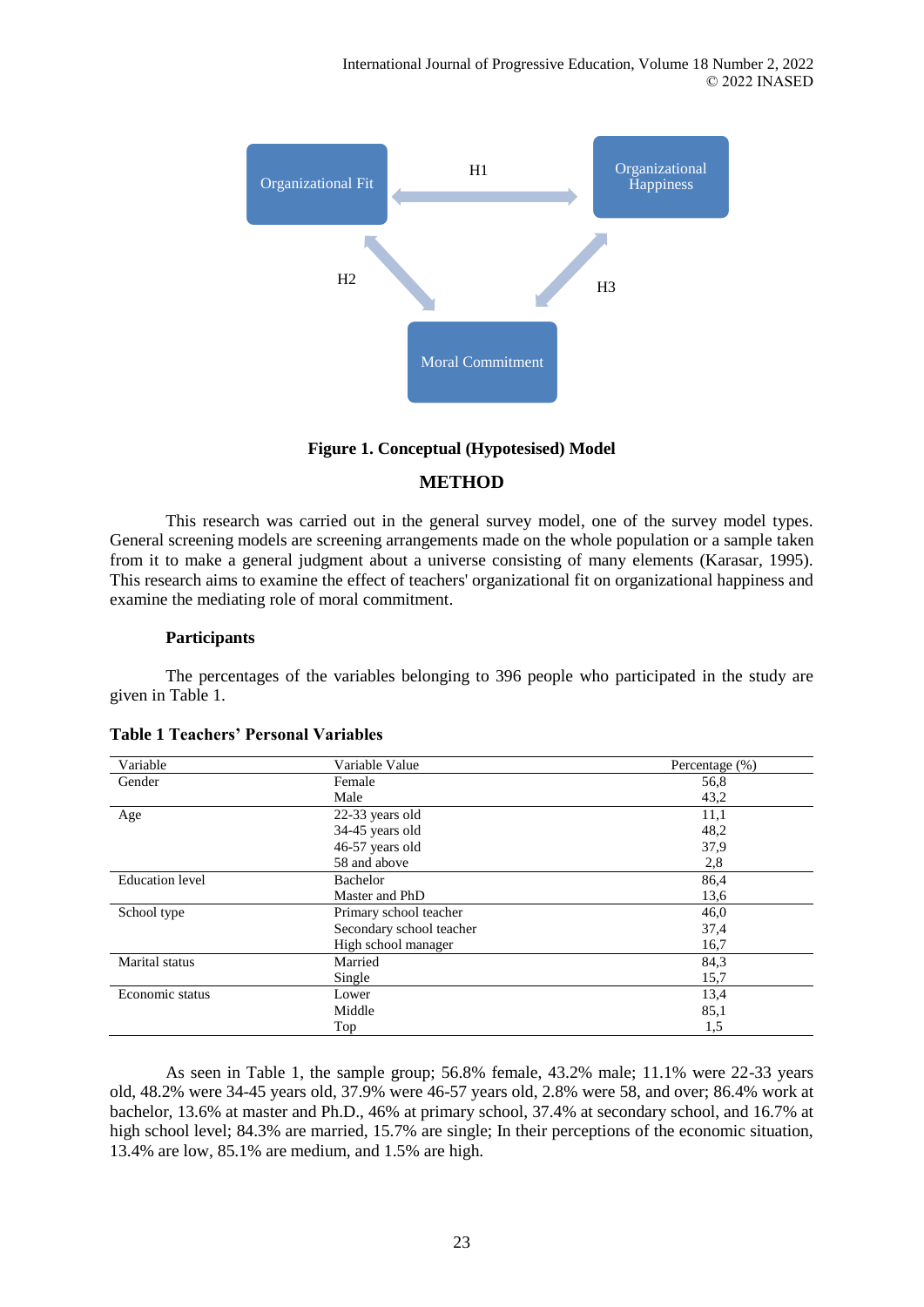#### **Data Collection Tools**

In this study; Measurement tools consisting of four parts, namely "Demographic Information Form", "Organizational Happiness Scale", "Organizational Fit Scale" and "Organizational Commitment Scale" were used.

**1- Personal Information Form:** The demographic information form designed by the researcher consists of 7 questions in total, including information about the gender, marital status, age, education level, school type and perceived economic status of the participants in the sample group.

**2- Organizational Fit Scale:** In the third part of the study, the Organizational Fit Scale was developed by Netemeyer, Boles, Mac Kee, and Mac Murrian (1997) and adapted into Turkish by Turunç and Çelik (2012) was used to measure teachers' perceptions of organizational fit. The scale consists of one dimension and four items. The Cronbach's alpha coefficients were found to be 0.88 by Netemeyer et al. (1997) and 0.81 by Turunç and Çelik (2012). In this study, it was found to be 0.91. The scale is in a 5-point Likert type from "Strongly Disagree" (1) to "Totally Agree" (5). As the mean obtained from the scale increases, the level of compliance increases.

**3- Organizational Happiness Scale:** It is an organizational happiness measurement tool developed by Demo and Paschoal (2013) and adapted into Turkish by Arslan and Polat (2017). The scale has three sub-dimensions in total; It consists of 29 items in total, nine items in the dimension of positive emotions, 12 items in the dimension of negative emotions, and eight items in the dimension of realization of potential. The Cronbach's Alpha coefficients indicating the scale's reliability were found to be 0.96 for the whole scale and 0.96 in this study. The scale is in 5-point Likert type from "never" (1) to "completely" (5), and 12 items in the negative emotions dimension are reverse scored. Subdimensions can be summed up, and as the average score increases, the level of happiness increases.

**4- Moral Commitment Scale:** It is a tool that measures the level of moral commitment of the Organizational Commitment Scale developed by Penley and Gold (1988) and adapted to Turkish by Ergün and Çelik (2019). The Cronbach alpha value of the scale, consisting of one dimension and five items, was found to be 0.92. In this study, the Cronbach Alpha value was found to be 0.68, and the acceptability level was accepted because it was close to 0.70 (Şimşek, 2007). The items are in a 5 point Likert type, from "strongly disagree" (1) to "strongly agree" (5). The increase in the average value is in parallel with the increase in the level of moral commitment.

Based on the assumption that all three scales used in the research are equally spaced, 1.00- 1.80 is "very low", 1.81-2.60 "low", 2.61-3.40 "moderate", 3.41-4.20 "high", 4.21-5.00 "very". high" was accepted.

#### **Population and Sample**

The research population consists of 4723 teachers working in private and public schools in Karabağlar district of İzmir, Turkey. The convenience sampling method was used in determining the sample because it is easily accessible and economical (Büyüköztürk, 2012). Then, data were collected from 396 teachers, consisting of primary, secondary, and high school levels, by obtaining the necessary permissions. It has been seen that 396 teachers are sufficient in terms of representing the universe (Baştürk & Taştepe, 2013).

#### **The Statistical Analysis of the Data**

The package statistics program SPSS 26.0 was used in the analysis of the data. When the skewness and kurtosis distribution are examined; organizational happiness and moral commitment values were found to be between -1 and  $+1$  (Hair, Black, Babin, Anderson & Tatham, 2013), and organizational compliance values were found to be between -2 and  $+2$  (George & Mallery, 2010). Pearson moment correlation coefficient and regression analysis were performed to test the hypotheses.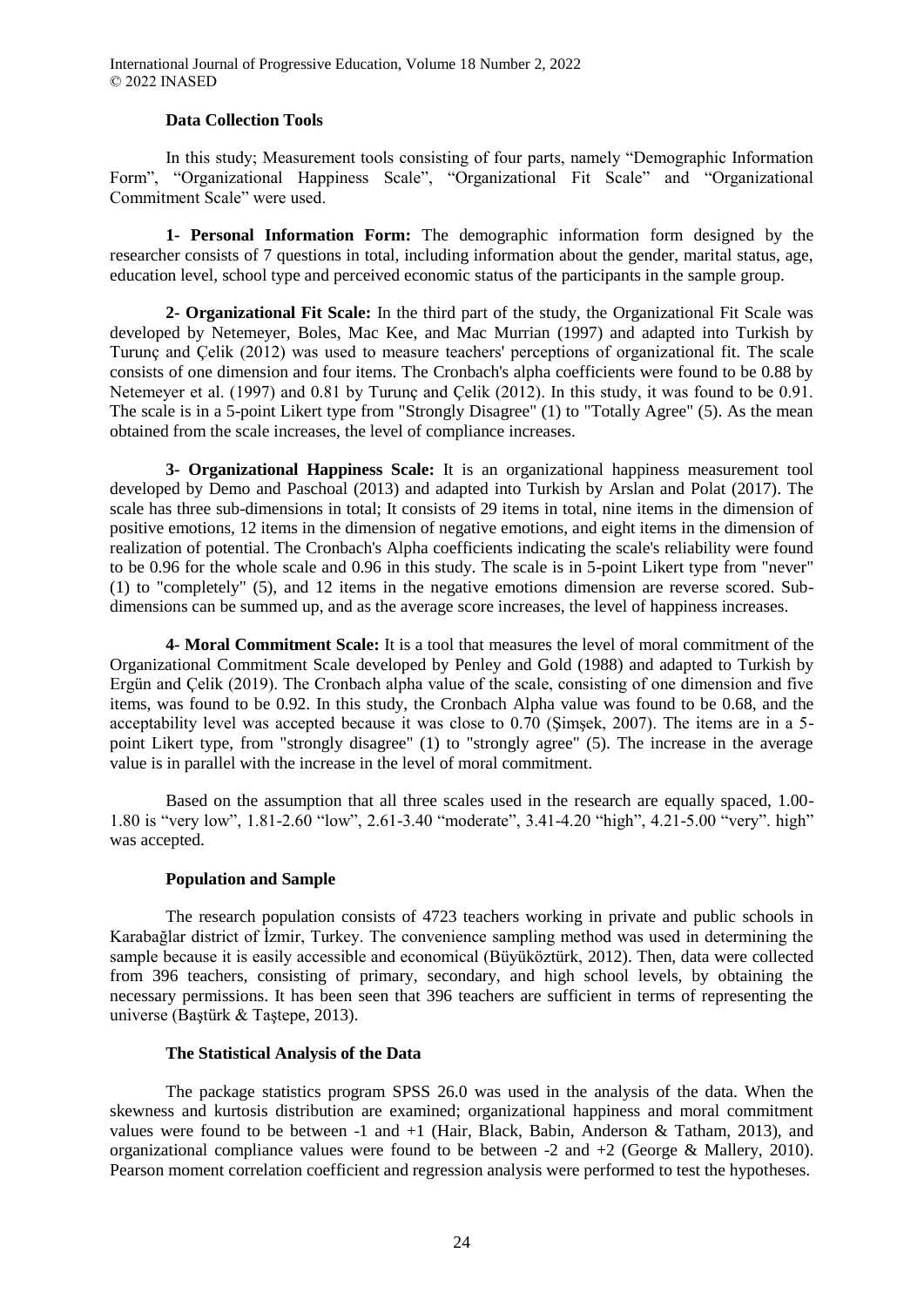## **FINDINGS**

In this section, the findings of the research are presented and interpreted in tables.

#### **Table 2 Descriptive Analysis**

| Variable                 |     | Mean | <b>Standard Deviation</b> |
|--------------------------|-----|------|---------------------------|
| Organizational fit       | 396 | 3.87 |                           |
| Organizational happiness | 396 | 3,38 |                           |
| Moral commitment         | 396 | 4.00 | 2.89                      |

The mean and standard deviation information of the sample group are given in Table 2. As seen in Table 2, the highest average was obtained from moral commitment with 4.00, then organizational fit with 3.87, and the lowest average with 3.38 from organizational happiness scales. In the light of these results, it can be said that teachers' organizational fit levels are "high" and organizational happiness levels are "moderate". It is seen that the level of moral commitment, which is the mediating variable of the research, is "high".

#### **Table 3 Linear Regression Analysis**

| Hypothesis 1       |                          |                         |      |        |      |
|--------------------|--------------------------|-------------------------|------|--------|------|
| Predictor          | Criterion                |                         | R2   |        | Sig. |
| Organizational fit | Organizational happiness | .234<br>120.293<br>.484 |      |        |      |
| Hypothesis 2       |                          |                         |      |        |      |
| Predictor          | Mediator                 |                         | R2   |        | Sig. |
| Organizational fit | Moral commitment         | .400                    | .160 | 8.667  | .000 |
| Hypothesis 3       |                          |                         |      |        |      |
| Mediator           | Criterion                |                         | R2   |        | Sig. |
| Moral commitment   | Organizational happiness | .464                    | .215 | 10.394 | .000 |

As a result of linear regression analysis, a positive and significant relationship was found between organizational fit and organizational happiness  $(\beta = 48, p < 001)$ , organizational fit and moral commitment ( $\beta = .40$ , p<.001), moral commitment and organizational happiness ( $\beta = .46$ , p<.001) .001), so hypotheses H1, H2 and H3 were accepted (Table 3).

#### **Table 4 Linear Regression Analysis**

| Hypothesis 4       |                |      |                        |      |               |
|--------------------|----------------|------|------------------------|------|---------------|
| Predictor          | Criterion      |      | R <sub>2</sub>         | Sig. | Sobel(z)/Sig. |
| Mediator           |                |      |                        |      |               |
| Organizational fit | Organizational | .355 | 7.097<br>.256<br>4.614 | .000 |               |
| Moral commitment   | happiness      | .322 |                        | .000 | 6,617/0.000   |

As can be seen in Table 4, as a result of the regression analysis, it was seen that the β value decreased from .355 to .322, and it was found that moral commitment had a mediating effect between organizational fit and organizational happiness. To find out the extent of the mediating effect, the Sobel Test was performed (Hayes & Preacher, 2010), it was found significant (Sobel  $(z) = 6.617$ , p<.001) as a result of the test, and H4 was accepted.

As a result of the analysis, the model is as in Figure 2.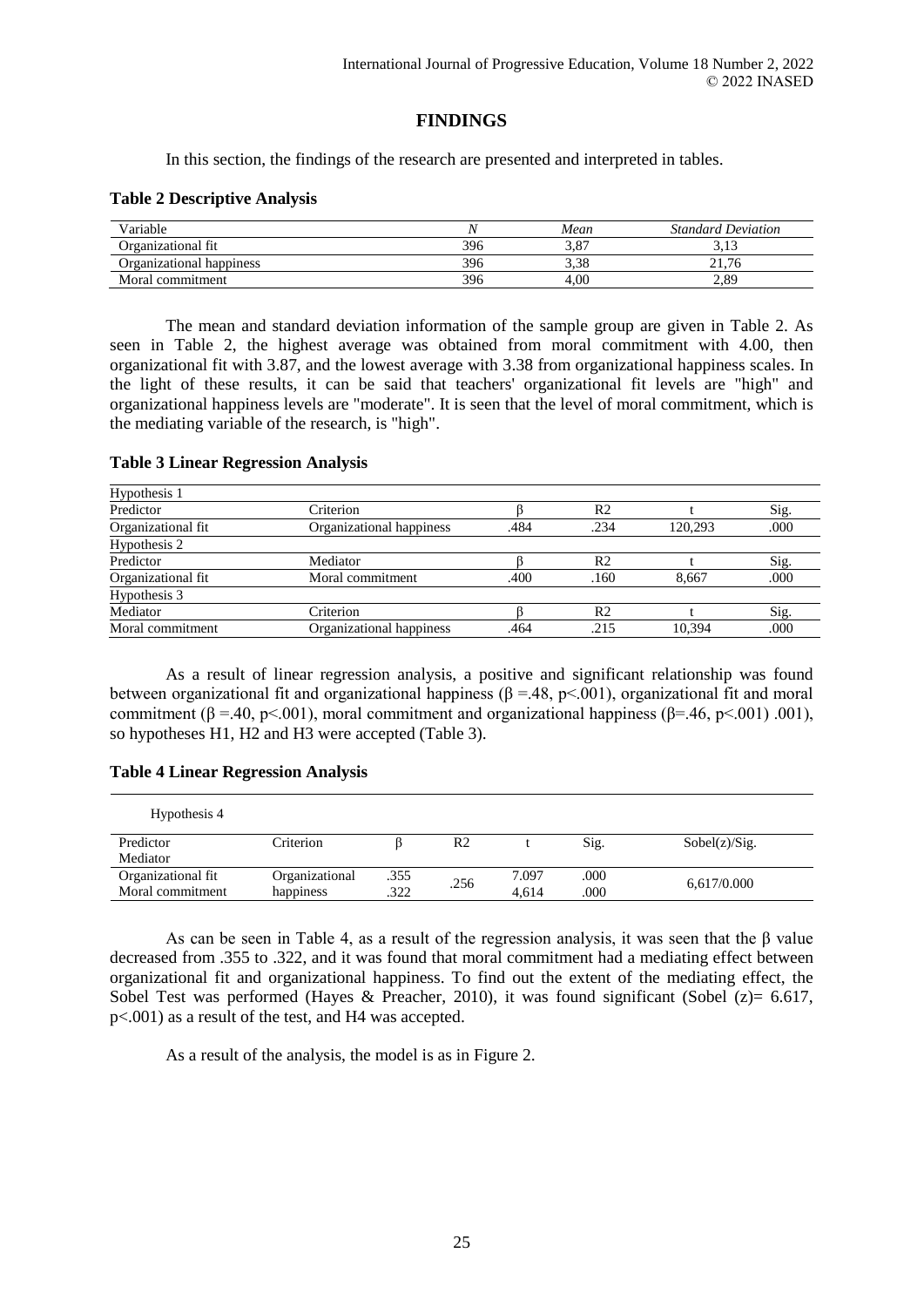

#### **Figure 2. Conceptual (Hypothesised) Model**

### **DISCUSSION AND CONCLUSION**

The "high" levels of teachers' organizational fit (Şerefhanoğlu, 2014; Yıldırım & Kara, 2018; Nartgün & Sarıbudak, 2020) and moral commitment (Uludağ, 2019; Özdemir & Gören, 2017; Yavuzklılıç, 2020) are generally compatible with the literature. Keser (2018), in his research with 3978 people, found that 67.3% of the participants were happy. In addition, although teachers' organizational happiness levels are generally "high" (Moçoşoğlu & Kaya, 2018; Arslan, 2018; Korkut, 2019; Özgenel & Bozkurt, 2020; Bulut & Demirhan, 2020; Maruf & Altıntaş, 2021) in the literature review, " was found at the "medium" level. The reason for this is thought to be the pandemic process announced by the World Health Organization in 2020. The pandemic process has negatively affected the mental health of individuals, causing them to be more unhappy (Wang et al., 2020; Çaykuş and Çaykuş, 2020; Çiçek and Almalı, 2020; Karadeniz and Zabcı, 2020; Ayyıldız, Çam and Winter, 2021; Bhatia & Mohsin, 2020; Alves, Lopes & Precioso, 2021). The fact that they experience various problems by restricting their freedom areas may be more effective in lowering teachers' happiness levels than expected.

There is a positive relationship between teachers' fit at school and their happiness. Demirer (2019) concluded that there is a positive correlation between person-organization fit and happiness. In fit organizations, uncertainties and destructive conflicts are less, and work comfort is more. A high level of organizational fit causes teachers to feel better and increase their happiness (Güler & Dönmez, 2011). Happy teachers are more efficient and productive (Jeong & Park, 2020). Desire to leave the organization decreases, job satisfaction and sense of achievement increase (Balcı, 2003).

Another finding of the study is that individuals with higher levels of agreeableness have high moral commitments. In an organization with a high level of organizational fit, individuals help each other more, and their sense of belonging to their organization increases. Along with the sense of belonging, positive feelings towards the organization develop and their loyalty increases (Sökmen & Bıyık, 2016; Yücel & Çetinkaya, 2016). Hoffman and Woehr (2005) found that person-organization fit was significantly related to turnover, task performance, and moral commitment. In organizations with high person-organization fit, job satisfaction and moral commitment are also high (Jehanzeb  $\&$ Mohanty, 2018).

According to Albert Schweitzer, the philosophy "Success is not the key to happiness, but happiness is the key to success" draws attention to an important point in the organization (Thompson & Bruk-Lee, 2021). In order to create a successful work environment in this regard, Hsieh teaches the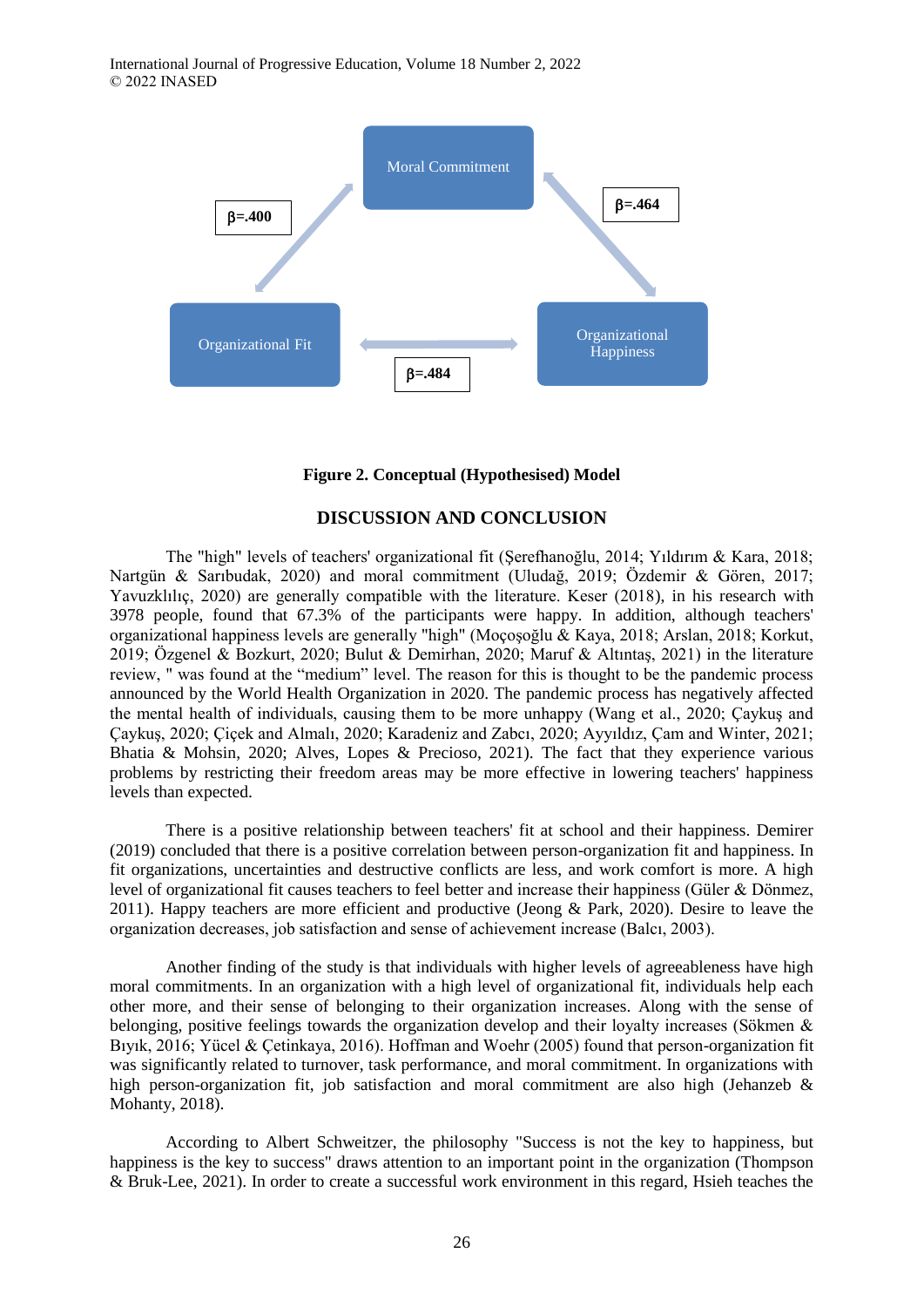employees "The Science of Happiness" (Simmons, 2014). While there are many ways to create a happy work environment, harmony is an important point. Since individuals are happy in harmonious organizations, the work environment is attractive to them. Therefore, their intention to leave the job is low and their commitment to the organization is higher (Naz et al., 2020).

It is seen that individuals who have positive feelings towards their organization and feel like a part of the organization are happier (Döş, 2013). The desire of individuals to maintain their happiness also increases their commitment to their organizations interactively. As a result, high performance and job satisfaction are likely to be seen. Otherwise, corruption is observed in organizations where the level of moral commitment is low (Linder, Sohn & Tanner, 2020). There is a stressful and tense work environment in organizations that do not emotionally connect with their work. This situation prevents the individual from establishing a bond with the organization (Lee, Hwang & Lee, 2021). As another factor affecting the individual's moral commitment to his organization, Baba (2017) concluded that emotional intelligence significantly affects teachers' commitment to their school. Accordingly, it positively affects job satisfaction.

## **SUGGESTIONS**

This section presents recommendations based on the research findings under two headings: practitioners and researchers.

#### **Recommendations for Practitioners**

1. Teachers' working in a fair and respectful environment in schools will increase their level of fit and increase teachers' organizational happiness by creating a positive climate.

2. Teachers with a high level of fit have positive feelings towards the school and are more willing to maintain it. By organizing social-cultural activities that will increase moral commitment, teachers' commitment levels can be increased.

#### **Suggestions for Researchers**

1. As the output of organizational happiness, the relationship between the concepts of school climate and job satisfaction can be examined.

2. Psychological resilience of teachers can be examined as a precursor to their organizational happiness.

#### **REFERENCES**

- Aiken, L. S., & West, S. G. (1991). *Multiple regression: Testing and interpreting interactions*. Newbury Park, London: Sage.
- Alves, R., Lopes, T., & Precioso, J. (2021). Teachers' Well-Being in Times of Covid-19 Pandemic: Factors That Explain Professional Well-Being. *IJERI: International Journal of Educational Research and Innovation*, (15), 203-217.
- Anderson, C. S. (1982). The Search for School Climate: A Review of the Research. *Review of Educational Research*, 52(3), 368-420.
- Arslan, Y. (2018). *Öğretmenlerin farklılıkların yönetimi yaklaşımlarına ilişkin algıları ile örgütsel mutluluk algıları arasındaki ilişki* (Yayımlanmamış Doktora Tezi). Kocaeli Üniversitesi: Kocaeli.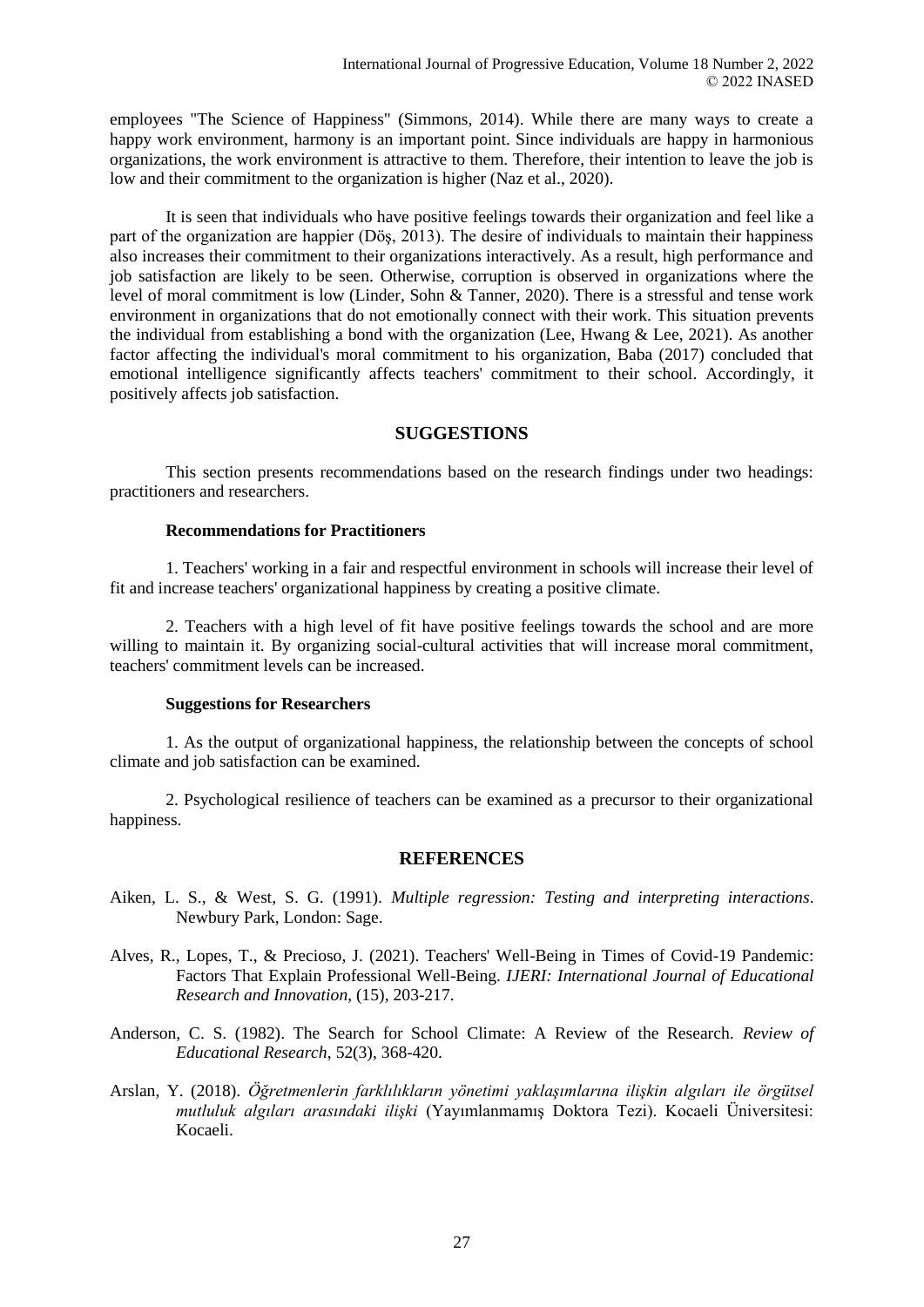- Arslan, Y., & Polat, S. (2017). Örgütsel Mutluluk Ölçeğinin Türkçeye Uyarlanması. *Kuram ve Uygulamada Egitim Yönetimi Dergisi*, 23(4), 603-622.
- Baba, M. M. (2017). Emotional Intelligence, Organizational Commitment, and Job Satisfaction: A Study of Higher Learning Institutions. *Amity Global Business Review*. 12(2), 51-60.
- Balay, R. (2014). *Yönetici ve Öğretmenlerde Örgütsel Bağlılık*. Ankara: Nobel Yayınları.
- Balci, A. (2003). Organizational Socialization: Theory, Strategy and Tactics. Ankara: Pegem A Yayincilik.
- Başaran, İ. E., (2004). *Yönetimde İnsan İlişkileri*. Ankara: Nobel Yayınları.
- Baştürk, S. & Taştepe, M. (2013). *Evren ve örneklem*. Bilimsel Araştırma Yöntemleri. Vize Yayıncılık: Ankara, 129-159.
- Bauer, T. N., & Morrison, E. W. & Callister, R. R. (1998). Organizational Socialization: A Review and Directions for Future Research. *Research in Personnel and Human Resources Management*, 16, 149-214.
- Bayraktar, H. V. & Girgin, S. (2020). The Examination of Teachers' Levels of Organizational Happiness. *Journal of Education and Learning*, 9(5).
- Bhatia, A., & Mohsin, D. F. (2020). Measuring Happiness of University Teachers During Challenging Times. *International Journal of Advanced Science and Technology*, 29, 7805-7817.
- Bowlby, J., (2014). Güvenli Bir Dayanak. Psikoterapi Enstitüsü.
- Bulut, A. & Demirhan, G. (2020). Eğitim Kurumlarında Yönetsel Tarz ve Örgütsel Mutluluk. *Anadolu Kültürel Araştırmalar Dergisi*, 4(2), 162-176.
- Büyüköztürk, Ş. (2012). Örnekleme yöntemleri [Powerpoint sunuları] http://w3.balikesir.edu.tr/~msackes/wp/wp-content/uploads/2012/03/BAY-Final-Konulari.pdf (05.05.2021).
- Çalık, T. (2003). İşgörenlerin Örgüte Uyumu (Örgütsel Sosyalizasyon). *Türk Eğitim Bilimleri Dergisi*,  $1(2)$ .
- Çaykuş, E. T., & Çaykuş, T. M. (2020). Covid-19 Pandemi Sürecinde Çocuklarin Psikolojik Dayanikliliğini Güçlendirme Yollari: Ailelere, Öğretmenlere ve Ruh Sağliği Uzmanlarina Öneriler. *Avrasya Sosyal ve Ekonomi Araştırmaları Dergisi*, 7(5), 95-113.
- Çerik, Ş., & Bozkurt, S. (2010). Çalişanlarin Örgütsel Sosyalizasyon ve Kariyer Çapalarına Yönelik Algılamaları Arasindaki İlişkinin İncelenmesi ve Banka Çalışanlarına Yönelik Bir Araştirma. *Erciyes Üniversitesi İktisadi ve İdari Bilimler Fakültesi Dergisi*, (35), 77-97.
- Çetin, S., & Polat, S. Ortaokul Öğretmenlerinin Örgütsel Mutluluk Algılarının Analizi. *Tam Metin Bildiriler Kitabı*, 163.
- Çiçek, B., & Almalı, V. (2020). COVID-19 Pandemisi Sürecinde Kaygı Öz-yeterlilik ve Psikolojik İyi Oluş Arasındaki İlişki: Özel Sektör ve Kamu Çalışanları Karşılaştırması. *Electronic Turkish Studies*, 15(4), 241-260.
- Dehaghi, M. R. (2012). Happiness as an effective factor in organizational commitment of managers. *African Journal of Business Management*, 6(33), 9460-9468.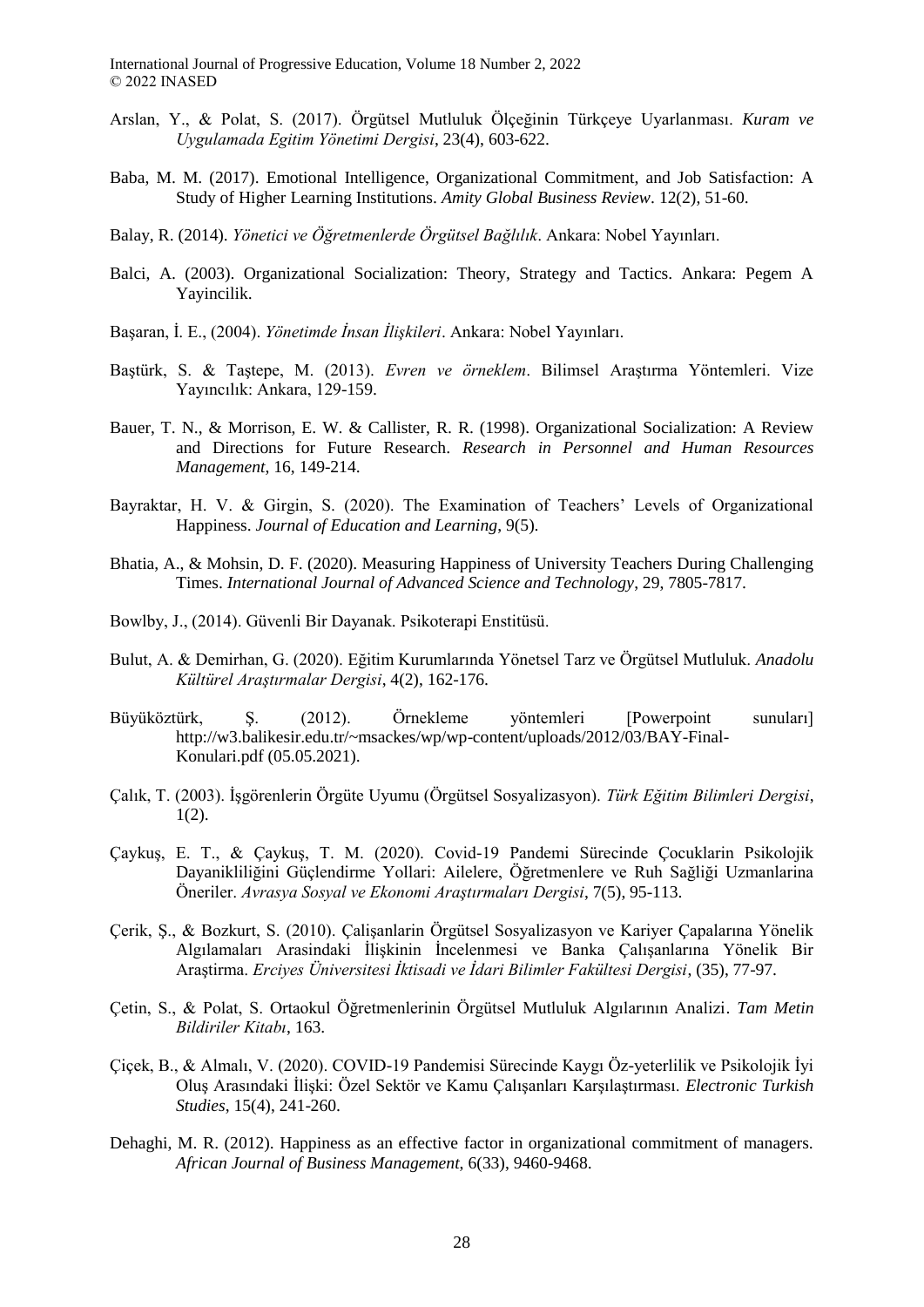- Demirer, M. C. (2019). Kişi Örgüt Uyumunun Iş Performansı Üzerine Etkisi: Mutluluğun Aracılık Rolü. *Atatürk Üniversitesi İktisadi ve İdari Bilimler Dergisi*, 33(1), 283-301.
- Demo, G., & Paschoal, T. (2013). Well-Being at Work Scale: Exploratory and Confirmatory Validation in the United States Comprising Affective and Cognitive Components. *Proceeding XXXVII Encontro da ANPAD*, 7-11 September 2013. Rio de Janeiro.
- Döş, İ. (2013). Mutlu Okul. *Eğitim ve Bilim*, 38(170), 266-280.
- Eğitim-İş, (2014). Öğretmenler Mutsuz, Borçlu ve Öğretmenlik Itibarsızlaştırılıyor. Retrieved from *http://www.egitimis.org.tr/guncel/sendika-haberleri/ogretmenlermutsuzborcluveogretmenlik-itibarsizlastiriliyor-1458/#.WS8zh2jyjIU*
- Ergün, E. & Taşgit, Y. E., (2010). Organizasyona Yeni Katılanların Örgütsel Uyumu ve Çalışan Sonuçları Arasındaki İlişki. *Kafkas Üniversitesi İktisadi ve İdari Bilimler Fakültesi Dergisi*
- Ergün, H. & Çelik, K. (2019). Örgütsel Bağlılık Ölçeği Türkçe Uyarlaması. *Pamukkale Üniversitesi Sosyal Bilimler Enstitüsü Dergisi*, (34): 113-121.
- Fisher, C.D. (2010). Happiness at Work. *International Journal of Management Reviews*, (12), 384– 412.
- George, D., & Mallery, M. (2010). SPSS for Windows Step by Step: A Simple Guide and Reference, 17.0 update (10a ed.) Boston: Pearson
- Güler, M. & Dönmez, A. (2011). Iyi Olma Hali Bağlamında Uyum Düzeyi Kurami ve Hedonik Döngü. *Turk Psikoloji Yazilari*, 14(27), 38-45.
- Güngör, A. (2017). Eğitimde Pozitif Psikolojiyi Anlamak. *Journal of Turkish Educational Sciences*, 15(2), 154-166.
- Hair, J. F., Black, W. C., Babin, B. J., Anderson, R. E., & Tatham, R. L. (2013). Multivariate Data Analysis: Pearson Education Limited.
- Harris, H. (2018). Organizational Happiness. *In Oxford Research Encyclopedia of Business and Management.*
- Hayes, A. F., & Preacher, K. J. (2010). Quantifying and testing indirect effects in simple mediation models when the constituent paths are nonlinear. Multivariate behavioral research, 45(4), 627-660.
- Hoffman, B. J., & Woehr, D. J. (2006). A quantitative review of the relationship between person– organization fit and behavioral outcomes. Journal of vocational behavior, 68(3), 389-399.
- İplik, E., İplik, F. N. & Efeoğlu, İ. E. (2012). İşgörenlerin Örgütsel Sosyalizasyon Düzeylerinin İş Tutumlari Üzerindeki Etkisinin Belirlenmesine Yönelik Bir Araştirma. *Çağ Üniversitesi Sosyal Bilimler Dergisi,* 9(2), 100-115.
- Jehanzeb, K., & Mohanty, J. (2018). Impact of Employee Development on Job Satisfaction and Organizational Commitment: Person–Organization Fit as Moderator. *International Journal of Training and Development*, 22(3), 171-191.
- Jeong, J., & Park, K. Relationships between Social Support, Teachers' Happiness and Creativity.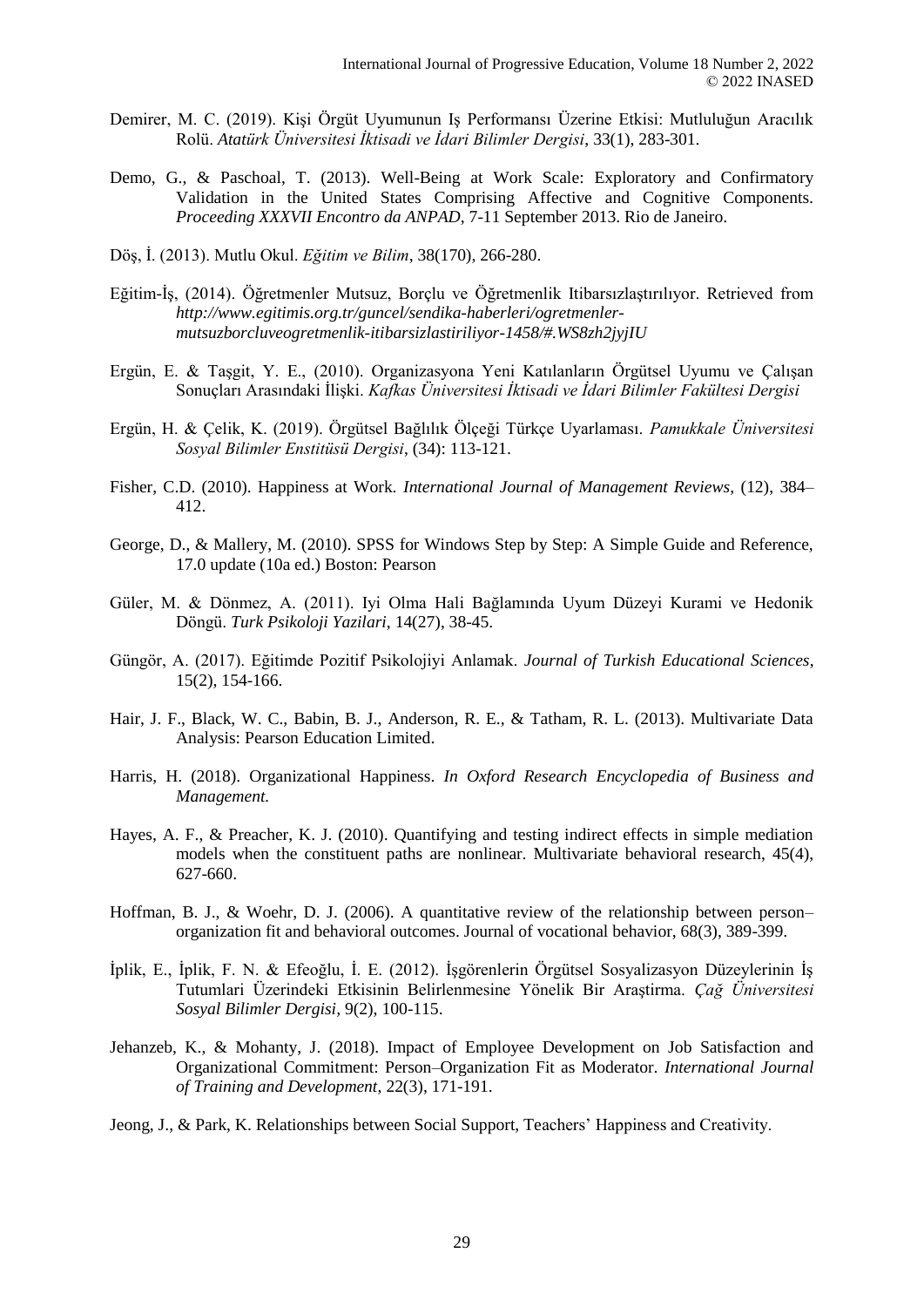- Karadeniz, G. & Zabcı, N. (2020). Pandemi Döneminde Uzaktan Eğitim Veren Öğretmenlerin Çalışma Koşulları ve Algıladıkları Stres ile Psikolojik İyi Oluşları Arasındaki İlişki. *MSFAU Journal of Social Sciences*, 2(22), 301-314.
- Karasar, N. (1995). Bilimsel Araştırma Yöntemi, Kavramlar, Ilkeler. 3A Araştırma Eğitim Danışmanlık Ltd.: Ankara.
- Keser, A. (2018). İşte Mutluluk Araştırması. *Paradoks Ekonomi Sosyoloji ve Politika Dergisi*, 14(1), 43-57.
- Koçak, D. (2018). Kişi-Örgüt Uyumu, Zorunlu Örgütsel Vatandaşlık Davranışı ve Lider-Üye Etkileşimi İlişkisi. *Journal of Graduate School of Social Sciences*, 22(3), 1487-1508.
- Kodal, D. U. (2019). *Okul Öncesi Eğitim Kurumu Yöneticilerinin Kullandıkları Güç Türleri ile Öğretmenlerin Örgütsel Bağlılık Düzeyleri Arasındaki İlişki* (Master's thesis, Pamukkale Üniversitesi Eğitim Bilimleri Enstitüsü).
- Kök, S. B. (2006). Iş Tatmini ve Örgütsel Bağliliğin İncelenmesine Yönelik Bir Araştırma. *Atatürk Üniversitesi İktisadi ve İdari Bilimler Dergisi*, 20(1), 291-317.
- Korkut, A. (2019). *Öğretmenlerin örgütsel mutluluk, örgütsel sinizm ve örgütsel adalet algılarının analizi* (Yayımlanmamış Doktora Tezi). İnönü Üniversitesi: Malatya.
- Kowtha, N. R. (2018). Organizational Socialization of Newcomers: the Role of Professional Socialization. *International Journal of Training and Development*, 22(2), 87-106.
- Kurşunoğlu, A., Bakay, E. & Tanrıöğen, E. (2010). İlköğretim Okulu Öğretmenlerinin Örgütsel Bağlılık Düzeyleri. *Pamukkale Üniversitesi Eğitim Fakültesi Dergisi*, 28(28), 101-115.
- Linder, S., Sohn, M., & Tanner, C. (2020). Moral Commitment and Corruption: Who is More Likely to Resist Corrupt Behavior? SSRN, (3530305).
- Mackey, J. D., Perrewé, P. L., & McAllister, C. P. (2017). Do I fit in? Perceptions of Organizational Fit as a Resource in the Workplace Stress Process. *Group & Organization Management*, 42(4), 455-486.
- Moçoşoğlu, B. & Kaya, A. (2018). Okul Yöneticileri ve Öğretmenlerin Örgütsel Sessizlik ile Örgütsel Mutluluk Düzeyleri Arasındaki İlişki: Şanlıurfa Ili Örneği. *Harran Maarif Dergisi*, 3(1), 52- 70.
- Nartgün, Ş. S. & Saribudak, D. (2020). Okul Yöneticilerinin Sosyal Adalet Liderliği Davranişlari ile Öğretmenlerin Örgütsel Uyum Düzeyleri Arasindaki İlişki. *Eğitim Araştirmalari-2020*, 117- 138.
- Naz, S., Li, C., Nisar, Q. A., Khan, M. A. S., Ahmad, N., & Anwar, F. (2020). A Study in the Relationship Between Supportive Work Environment and Employee Retention: Role of Organizational Commitment and Person–Organization Fit as Mediators. *SAGE Open*, *10*(2), 2158244020924694.
- Netemeyer, R. G., Boles, J. S.,Mac Kee, D. O., & Mac Murrian, R. (1997). An Investigation Into the Antecedents of Organizational Citizenship Behaviors in a Personal Selling Context. *Journal of Marketing*, (61), 85−98.
- OECD (2021). *Teachers' Salaries* (indicator). doi: 10.1787/f689fb91-en (Accessed on 16 May 2021)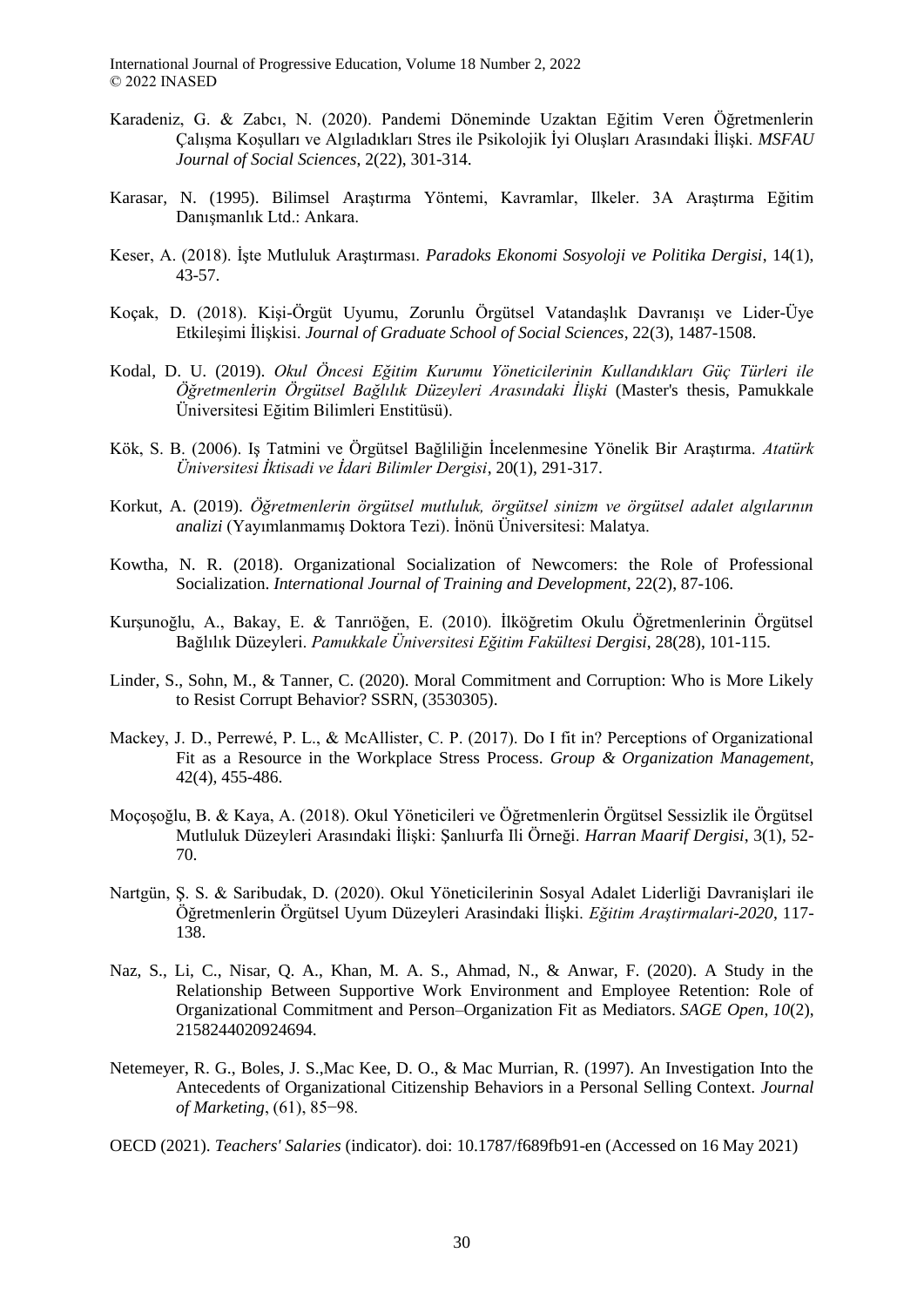- Özdemir, M. & Gören, S. Ç. (2017). Psikolojik Güçlendirme, Liderlik Uyumu ve Öğretmen Performansı İlişkisinde Örgütsel Bağlılığın Aracı Rolü. *Elementary Education Online*, 16(1), 342-353.
- Özer, B. U., & Tezer, E. (2008). Umut ve Olumlu-Olumsuz Duygular Arasındaki Ilişkiler. *Dokuz Eylül Üniversitesi Buca Eğitim Fakültesi Dergisi*, (23), 81-86.
- Özgenel, M., & Bozkurt, B. N. (2020). Okul Mutluluğunu Yordayan Bir Faktör: Öğretmenlerin Politik Becerileri. *1. Turkish Journal of Educational Studies*, 7(2), 130-149.
- Özocak, A., & Yılmaz, E. Öğretmenlerin Psikolojik Güçlendirilmelerinin Örgütsel Mutluluklarına Etkisi*. Çağdaş Yönetim Bilimleri Dergisi*, 7(1), 80-94.
- Polatcı, S., & Cindiloğlu, M. (2013). Kişi-Örgüt Uyumunun Örgütsel Vatandaşlık Davranışına Etkisi: Duygusal Bağlılığın Aracılık Rolü. *Suleyman Demirel University Journal of Faculty of Economics & Administrative Sciences*, 18(3): 299-318.
- Robbins, S. P., & Judge, T. A. (2019). *Örgütsel Davranış* (İnci ERDEM Çev.). Nobel Yayınevi: Ankara.
- Robertson, I., & Cooper, C. (2011). *Well-Being: Productivity and Happiness at Work*. London: Palgrave Macmillan
- Sachita, S. P., & Ruchi, G. (2015). Happiness and organizational socialization: Exploring the mediating role of restorative environments. *International Research Journal of Social Sciences*, 4(8), 15-20.
- Seligman, M. E., & Csikszentmihalyi, M. (2014). *Positive Psychology: An Introduction. In Flow and the Foundations of Positive Psychology* (pp. 279-298). Springer, Dordrecht.
- Şerefhanoğlu, O. (2014). *Okul müdürlerinin mentorluk fonksiyonları ile öğretmenlerin örgütsel uyum düzeyleri arasındaki ilişki: Balıkesir ili örneği* (Yayımlanmamış Yüksek Lisans Tezi). Balıkesir Üniversitesi: Balıkesir.
- Sezgin, F. (2005*).* Örgütsel Vatandaşlık Davranışları: Kavramsal Bir Çözümleme ve Okul Açısından Bazı Çıkarımlar. *Gazi Üniversitesi Gazi Eğitim Fakültesi Dergisi*, 25(1): 317-339.
- Siburian, T. A. (2013). The effect of interpersonal communication, organizational culture, job satisfaction, and achievement motivation to organizational commitment of state high school teacher in the district Humbang Hasundutan, North Sumatera, Indonesia. *International Journal of Humanities and Social Science*, 3(12): 247-264.
- Simmons, B. L. (2014). Organizational Characteristics of Happy Organizations. *Wellbeing: A Complete Reference Guide*, 1-18.
- Şimşek Ö., F. (2007). *Yapısal Eşitlik Modellemesine Giriş, Temel Ilkeler ve LİSREL Uygulamaları*. Ankara: Ekinoks.
- Sökmen, A. & Bıyık, Y. (2016). Örgütsel bağlılık, örgütsel özdeşleşme, kişi-örgüt uyumu ve iş tatmini ilişkisi: Bilişim uzmanlarına yönelik bir araştırma. *International Journal of Informatics Technologies*, 9(2), 221-227.
- Taşdan, M. (2010). Türkiye'deki resmi ve özel ilköğretim okulu öğretmenlerinin bireysel değerleri ile okulun örgütsel değerleri arasındaki uyum düzeyi. *Kuram ve Uygulamada Egitim Yönetimi Dergisi*, 16(1), 113-148.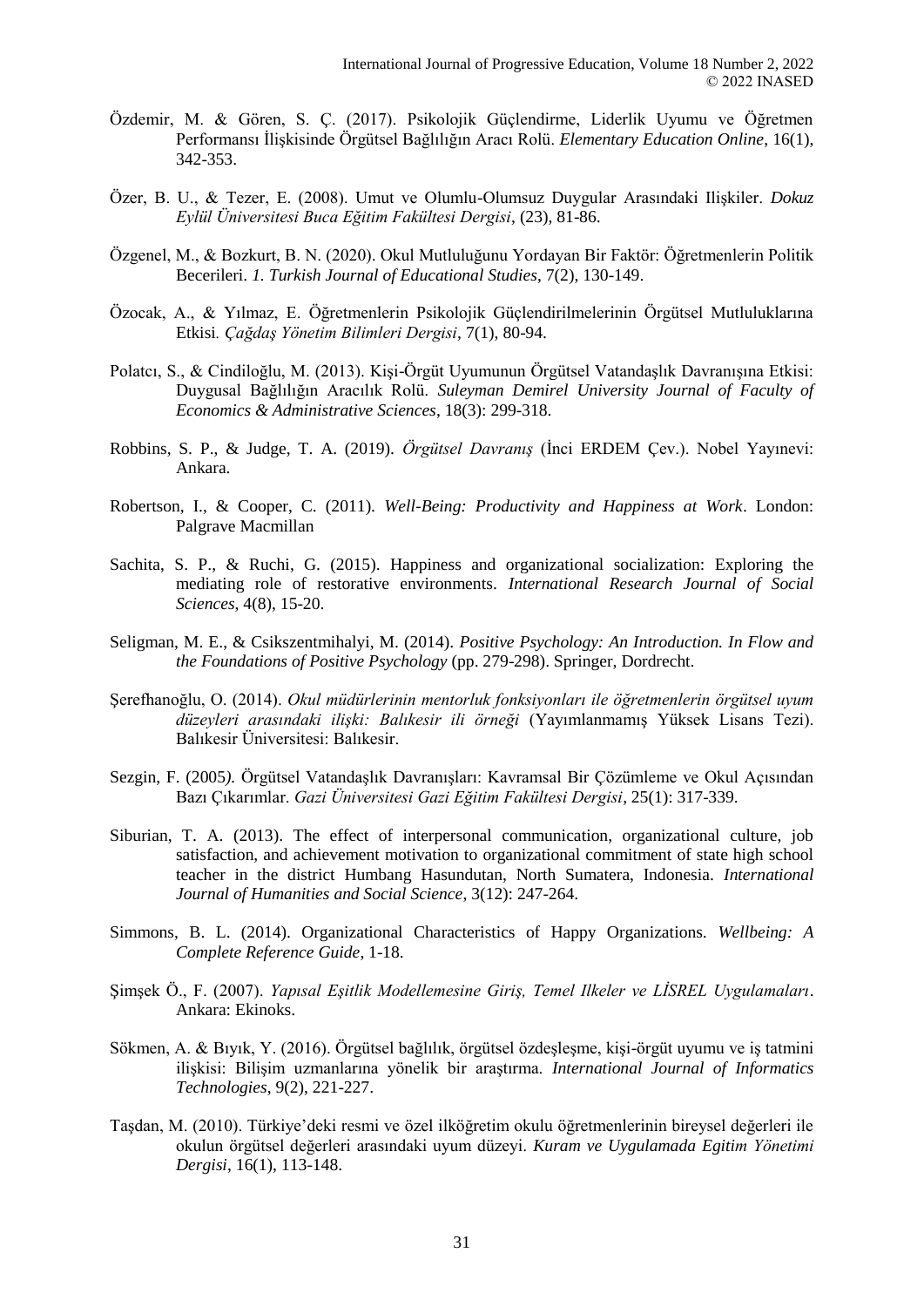- Tekke, M. (2019). Maslow'un İhtiyaçlar Hiyerarşisinin En Son Düzeyleri: Kendini Gerçekleştirme ve Kendini Aşmışlık*. Eğitimde Nitel Araştırmalar Dergisi*, 7(4), 1704-1712.
- Thompson, A., & Bruk-Lee, V. (2021). Employee happiness: Why we should care. *Applied Research in Quality of Life*, *16*(4), 1419-1437.
- Topcu, İ. (2019). Okul İklimi Ve Kültürü. Anı Yayıncılık. Ankara.
- Töre, E. (2020) Değişim ve Yenilik Sürecine İlişkin Öğretmen Görüşlerinin İncelenmesi: Nitel Bir Çalışma*. OPUS Uluslararası Toplum Araştırmaları Dergisi*, 15(22), 1-1.
- Tosten, R., Avcı, Y. E., & Sahin, E. (2018). The Relations between the Organizational Happiness and the Organizational Socialization Perceptions of Teachers: The Sample of Physical Education and Sport. *European Journal of Educational Research*, 7(1), 151-157.
- Türk Eğitim-Sen (2011). Öğretmenler mutsuz ve borçlu çıktı. Retrieved from *http://www.haberturk.com/polemik/haber/690452-ogretmenler-mutsuz-ve borclu-cikt*i.
- Turunç, Ö. & Çelik, M. (2012). İş Tatmini-Kişi-Örgüt Uyumu ve Amire Güven-Kişi-Örgüt Uyumu İlişkisinde Dağıtım Adaletinin Düzenleyici Rolü. *The Journal of Industrial Relations & Human Resources*, 14(2), 59-78.
- Uyaroğlu, E. S. (2019). *Örgütsel bağlılığın örgütsel mutluluğa etkisi: Eğitim sektörü örneği* (Yayımlanmamış Yüksek Lisans Tezi). İstanbul Gelişim Üniversitesi: İstanbul.
- Uysal, K. O. (2018). *Ortaokullarda örgütsel toksisitenin kaynaklarının, etkilerinin ve örgütsel toksisiteyle başa çıkma stratejilerinin incelenmesi*. Yayımlanmamış Yüksek Lizans Tezi. İstanbul Sabahattin Zaim Üniversitesi: İstanbul.
- Uzun, T., & Kesicioglu, O. S. (2019). Okul Öncesi Öğretmenlerinin Örgutsel Mutlulugu ile Is Tatminleri ve Örgütsel Bağlılıkları Arasindaki İliskilerin İncelenmesi. *Akdeniz Eğitim Araştırmaları Dergisi*, 13(29), 39-52.
- Vajjhala, N. R., & Strang, K. D. (2017). Measuring Organizational-Fit Through Socio-Cultural Big Data. *New Mathematics and Natural Computation*, 13(02), 145-158.
- Van Waeyenberg, T., Peccei, R., & Decramer, A. (2020). Performance Management and Teacher Performance: the Role of Affective Organizational Commitment and Exhaustion. *The International Journal of Human Resource Management*, 1-24.
- Wadsworth, B. J. (2015). *Piaget'nin Duyuşsal ve Bilişsel Gelişim Kuramı*. (Çev. Ed.: Ziya Selçuk) Ankara, Pegem Akademi.
- Wang, C., Pan, R., Wan, X., Tan, Y., Xu, L., Ho, C. S.,Ho, R. C. (2020). Immediate Psychological Responses and Associated Factors During the Initial Stage of the 2019 Coronavirus Disease (COVID-19) Epidemic Among the General Population in China. *International Journal Of Environmental Research And Public Health*, 17(5), 1729.
- Wright, T. A., Cropanzano, R., & Bonett, D. G. (2007). The Moderating Role of Employee Positive Well Being on the Relation Between Job Satisfaction and Job Performance. *Journal of Occupational Health Psychology,* 12(2), 93-104.
- Yahyagil, M. Y. (2005). Birey ve Organizasyon Uyumu ve Çalişanlarin Iş Tutumlarina Etkisi. *Öneri Dergisi*, 6(24), 137-149.